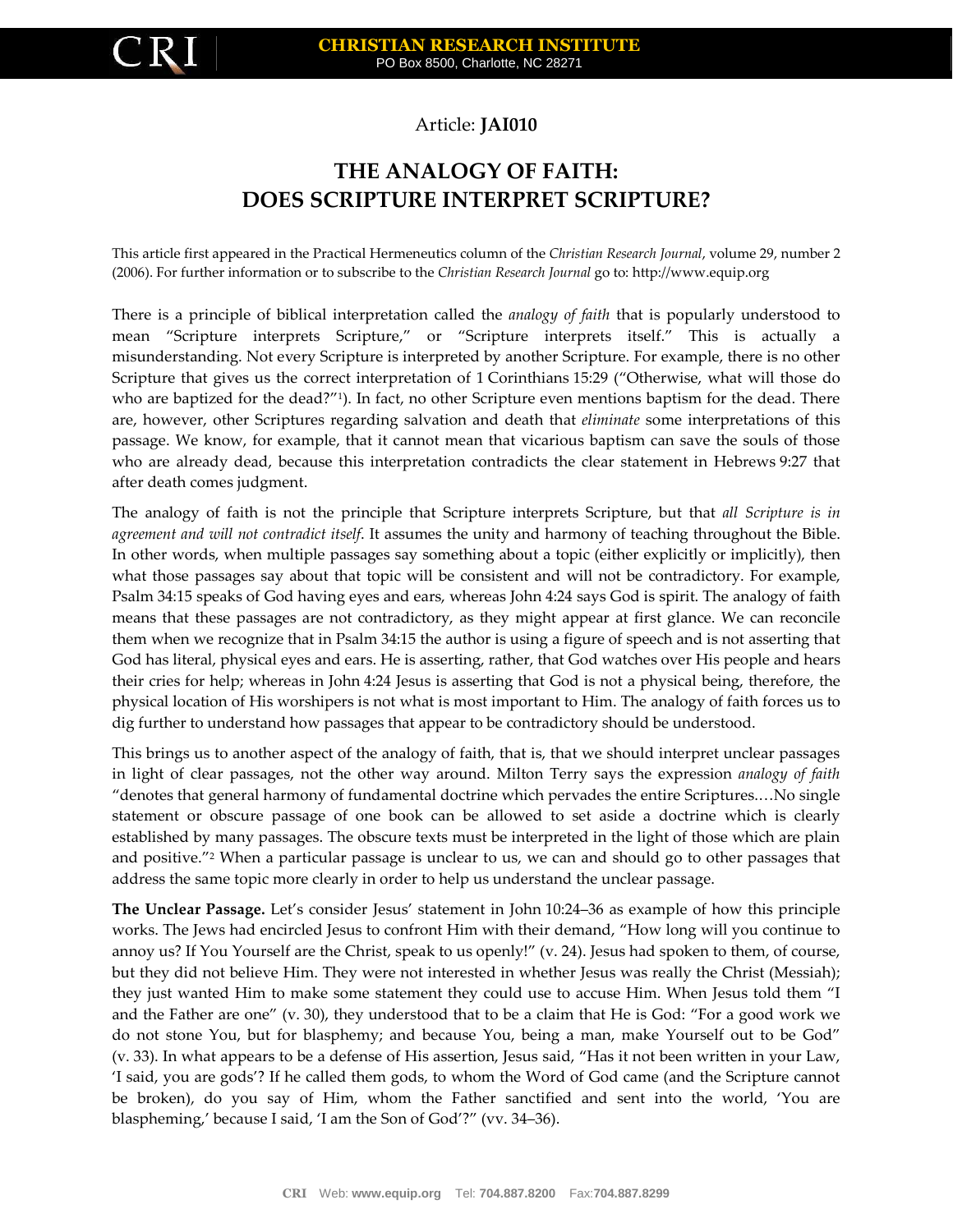Many commentators have taken Jesus' statement to be a quote from Psalm 82:6: "I said 'you are gods, And all of you are sons of the Most High.'" Those who deny the deity of Jesus Christ argue that He was *not* claiming to be *God*, that is, divine in nature, but only claiming to be *a god*, a designation that was used of mere humans in Psalm 82. Let's take a look at this psalm and some related passages to see if they shed any light on the meaning of the passage in John.

**The Clear Passages.** The historical context of Psalm 82 is in dispute, but the meaning seems to be clear. The psalm begins with the declaration that God stands in the midst of "the congregation of God [Heb. *El*]." This is a reference to God's people, Israel. The psalm then says that God judges in the midst of "gods." The Hebrew word here is *Elohim*. This is a reference to the rulers of Israel who were to judge the people. Jesus' statement sounds similar to Psalm 82:6, but if He is referring to this verse, why does He ask, "Has it not been written in your *Law*"? The Psalms are not part of the Old Testament Law.

If you look closely at Psalm 82:6, you will notice that the reference is actually to a statement that God made elsewhere: "I said, 'you are gods [*Elohim*].'" There are two passages in Exodus (which is part of the Law) in which the judges of Israel are referred to as *gods* (*Elohim*): "Then his master shall bring him unto the judges [*Elohim*]…and he shall serve him for ever" (Exod. 21:6); "Then the owner of the house shall appear before the judges [*Elohim*], to determine whether he laid his hands on his neighbor's property. For every breach of trust…both parties shall come before the judges [*Elohim*]; he whom the judges [*Elohim*] condemn shall pay double to his neighbor" (Exod. 22:8–9).

The judges of Israel were supposed to be the representatives of God to the people. They were to judge them with righteous judgment (see Deut. 1:16; 16:18). They stood in the place of God to execute His justice; to the people, they were gods. (A similar expression was used with reference to Moses. God told Moses, "See, I make you God to Pharaoh, and your brother Aaron shall be your prophet" [Exod. 7:1]. Since Moses would be God's representative, he would be God to Pharaoh.) There was a problem, however, which the psalmist addresses in Psalm 82. He asks, "How long will you judge unjustly and show partiality to the wicked?" (v. 2). The judges of Israel were not judging with righteous judgment. They sat in the judgment seat as God's instruments of justice, but they had perverted justice. Their exalted position, however, would not protect them from God's judgment. The psalmist says that even though they were called gods, they would "die like men and fall like one of the princes" (v. 7).

**Understanding Jesus' Response.** These Old Testament passages give us the background to understand the confrontation between Jesus and the leaders of Israel. In John 7:24, Jesus already had pointed out that they were judging according to appearance rather than righteousness; and in 8:15, He accused them of judging according to the flesh. Then, in chapter 10, when Jesus claimed to be the Son of God and the Pharisees accused Him of blasphemy, Jesus responded by recalling a similar situation where a divine title was ascribed to the judges of Israel.

Jesus said that since the judges of old who only *received* the Word of God were called *gods* because they were the representatives of God, it is proper and right that He who *is* the Word of God should be recognized as the *Son of God* because He is the very presence of God. If it was fitting to call the judges of Israel *gods* because of the work they were appointed by God to do, then it is even more fitting to call Jesus the *Son of God* because of the works that He was set apart and sent by God to do. Jesus took upon Himself the designation *Son of God* because He did the very works of God: "If I am not doing the works of My Father, do not believe Me. But if I am doing them, and you do not believe Me, then believe the works in order that you might know and understand that the Father is in Me and I in the Father" (vv. 37–38). The works of Jesus are key. By them the Pharisees should have recognized Jesus to be the Son of God; instead, they judged Him to be a blasphemer.

These Old Testament passages not only help us to interpret the difficult passage in John 10 correctly, but also to disqualify the interpretation that Jesus was claiming merely to be *a god*, a representative of God, like the judges. They show us that the term *gods* (*Elohim*), as applied to the judges, meant that they represented deity, not that they were deity. The Jews understood the title *Son of God*, however, to designate deity (other clear passages about the Son of God also confirm this); to claim this title was to